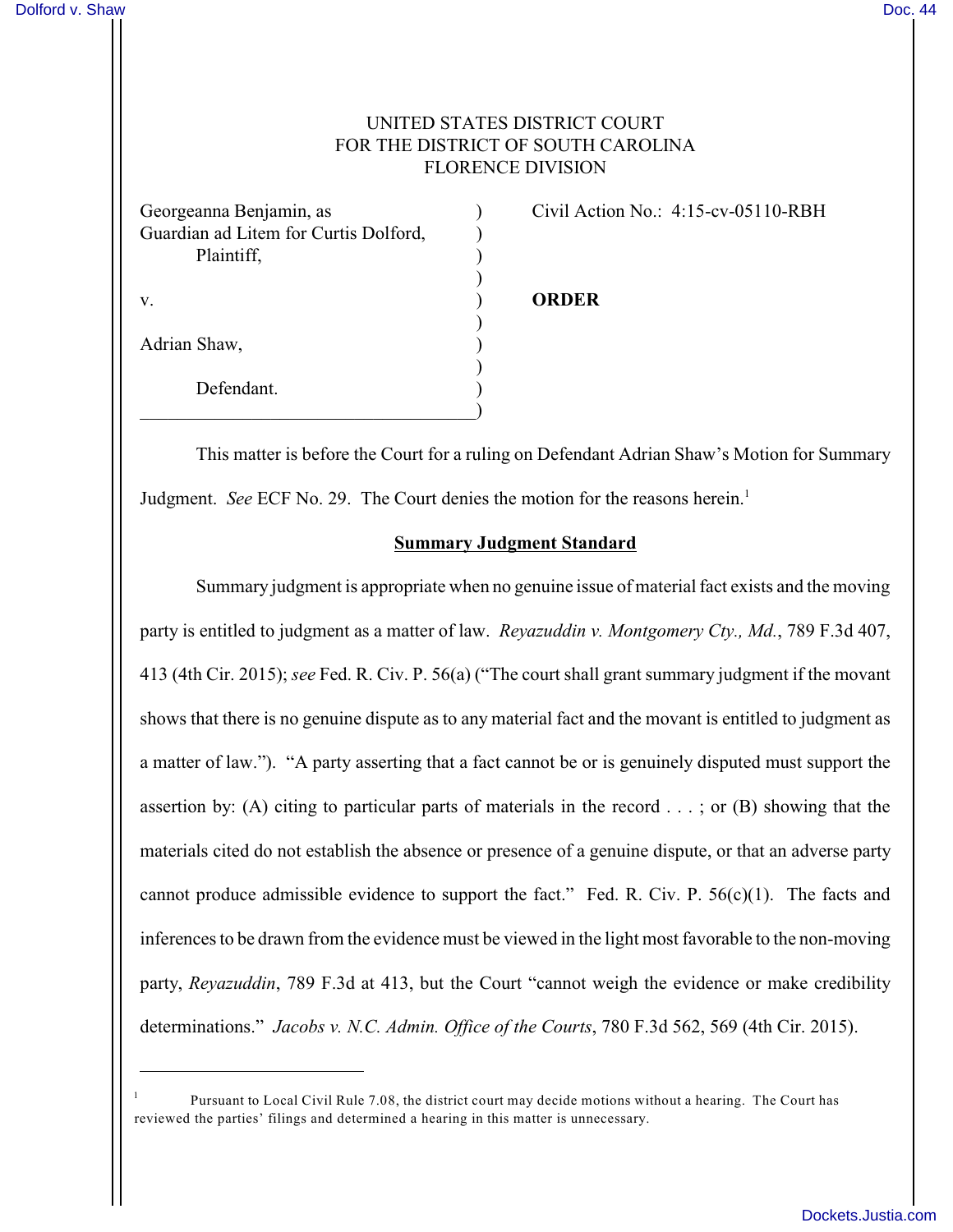Moreover, "the mere existence of *some* alleged factual dispute between the parties will not defeat an otherwise properly supported motion for summary judgment; the requirement is that there be no *genuine* issue of *material* fact." *Anderson v. Liberty Lobby, Inc.*, 477 U.S. 242, 247-48 (1986). "A dispute of material fact is 'genuine' if sufficient evidence favoring the non-moving party exists for the trier of fact to return a verdict for that party." *Seastrunk v. United States*, 25 F. Supp. 3d 812, 814 (D.S.C. 2014). A fact is "material" if proof of its existence or nonexistence would affect disposition of the case under the applicable law. *Anderson*, 477 U.S. at 248.

At the summary judgment stage, "the moving party must demonstrate the absence of a genuine issue of material fact. Once the moving party has met his burden, the nonmoving party must come forward with some evidence beyond the mere allegations contained in the pleadings to show that there is a genuine issue for trial." *Baber v. Hosp. Corp. of Am.*, 977 F.2d 872, 874-75 (4th Cir. 1992) (internal citation omitted). Summary judgment is not warranted unless, "from the totality of the evidence, including pleadings, depositions, answers to interrogatories, and affidavits, the [C]ourt believes no genuine issue of material fact exists for trial and the moving party is entitled to judgment as a matter of law." *Whiteman v. Chesapeake Appalachia, L.L.C.*, 729 F.3d 381, 385 (4th Cir. 2013); *see also Celotex Corp. v. Catrett*, 477 U.S. 317, 322-23 (1986).

#### **Background**

### **I. The Prior Case:** *Dolford I*

On January 31, 2013, Defendant Adrian Shaw ("Defendant Shaw") was driving north on U.S. Highway 17 in a 1999 Mack dump truck when he crossed the center line and collided head-on with a 1989 Lincoln Sedan occupied by Curtis Dolford ("Plaintiff"), Maurice Dolford, and Brent O'Neal (the driver). *See* ECF No. 23 [Amended Complaint] at ¶¶ 7-9. Plaintiff and his companions filed a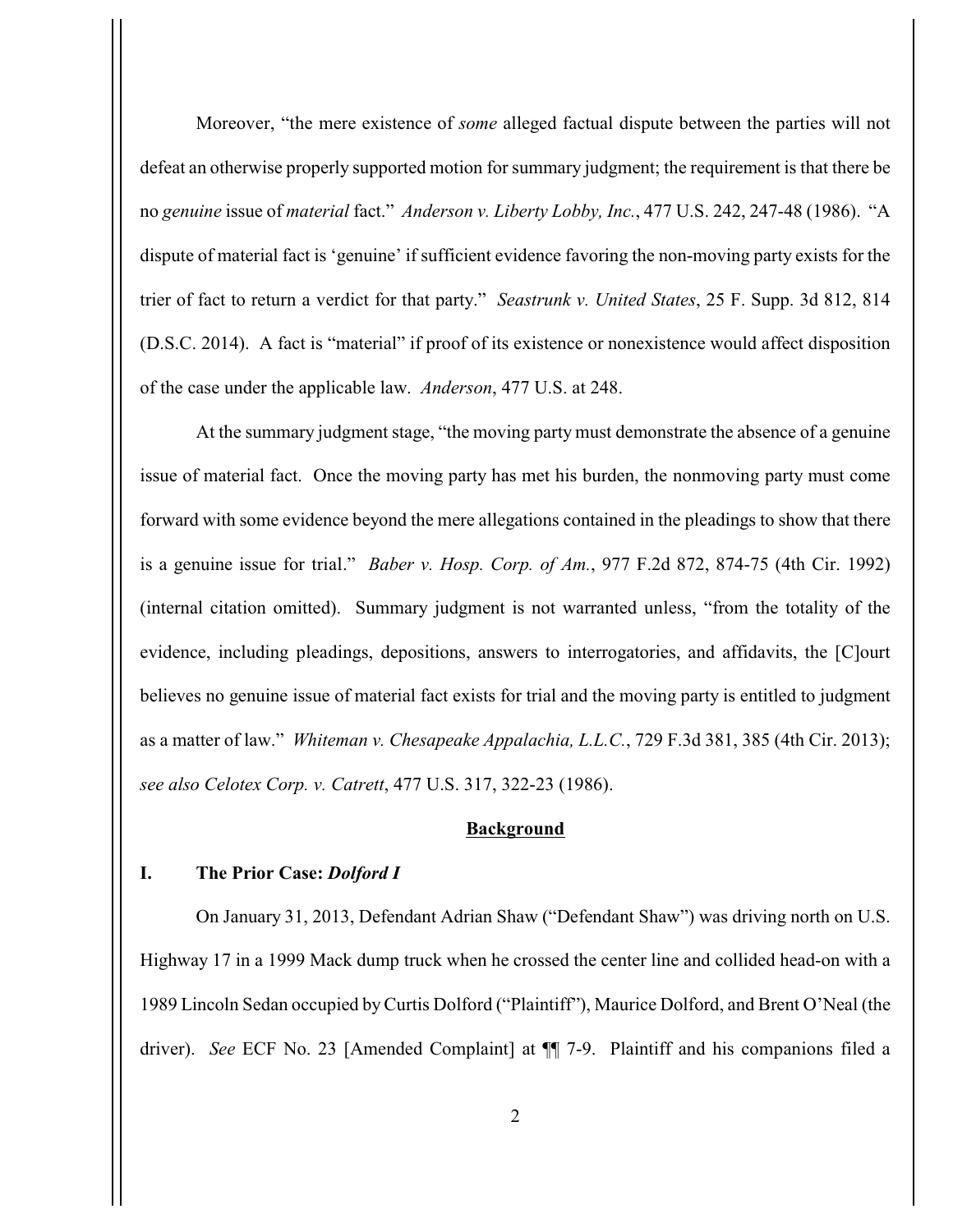negligence action in state court against both Defendant Shaw and his employer Willard Locklear Trucking, LLC ("Locklear Trucking");<sup>2</sup> the lawsuit was removed to this Court in January 2014. *See Dolford v. Willard Locklear Trucking, LLC*, No. 4:14-cv-00062-RBH (D.S.C. filed Jan. 8, 2014) (hereinafter, "*Dolford I*"). On March 24, 2014, O'Neal's and Maurice Dolford's cases were dismissed with prejudice from *Dolford I* after they stipulated to the dismissal of all claims against both Defendant Shaw and Locklear Trucking; Plaintiff's lawsuit continued against both Defendant Shaw and Locklear Trucking. *Dolford I* at ECF No. 13. On January 6, 2015, this Court entered an order dismissing Defendant Shaw without prejudice for failure to serve pursuant to Federal Rule of Civil Procedure 4(m); Plaintiff and Locklear Trucking remained the only parties in *Dolford I*. *Id.* at ECF No. 35. On January 12, 2015, Locklear Trucking filed in this Court a Confession of Judgment consenting to entry of judgment in Plaintiff's favor in the amount of \$2.5 million dollars, and the Clerk entered the confessed judgment the next day. *Id.* at ECF Nos. 39 & 40.

#### **II. The Instant Case**

On May 18, 2015, Plaintiff (a South Carolina resident) filed the present action solely against Defendant Shaw in state court, and after having difficulty locating Defendant Shaw (a North Carolina resident), served him on November 30, 2015, through the Director of the South Carolina Department of Motor Vehicles.<sup>3</sup> See ECF No. 1-1. Defendant Shaw removed the case to this Court on December 30, 2015. *See* ECF No. 1. Plaintiff filed an amended complaint on September 22, 2016, and Defendant <sup>4</sup>

 $\mu$ <sup>2</sup> Locklear Trucking owned the Mack dump truck that Defendant Shaw was driving and was his employer. *Dolford I* at ECF No. 1-1 ¶¶ 6, 11, 13.

*See* S.C. Code Ann. § 15-9-350 (permitting service of process on nonresident drivers via service on the Director of the South Carolina Department of Motor Vehicles).

South Carolina law controls this removed, diversity action. *See Erie R. Co. v. Tompkins*, 304 U.S. 64 <sup>4</sup> (1938).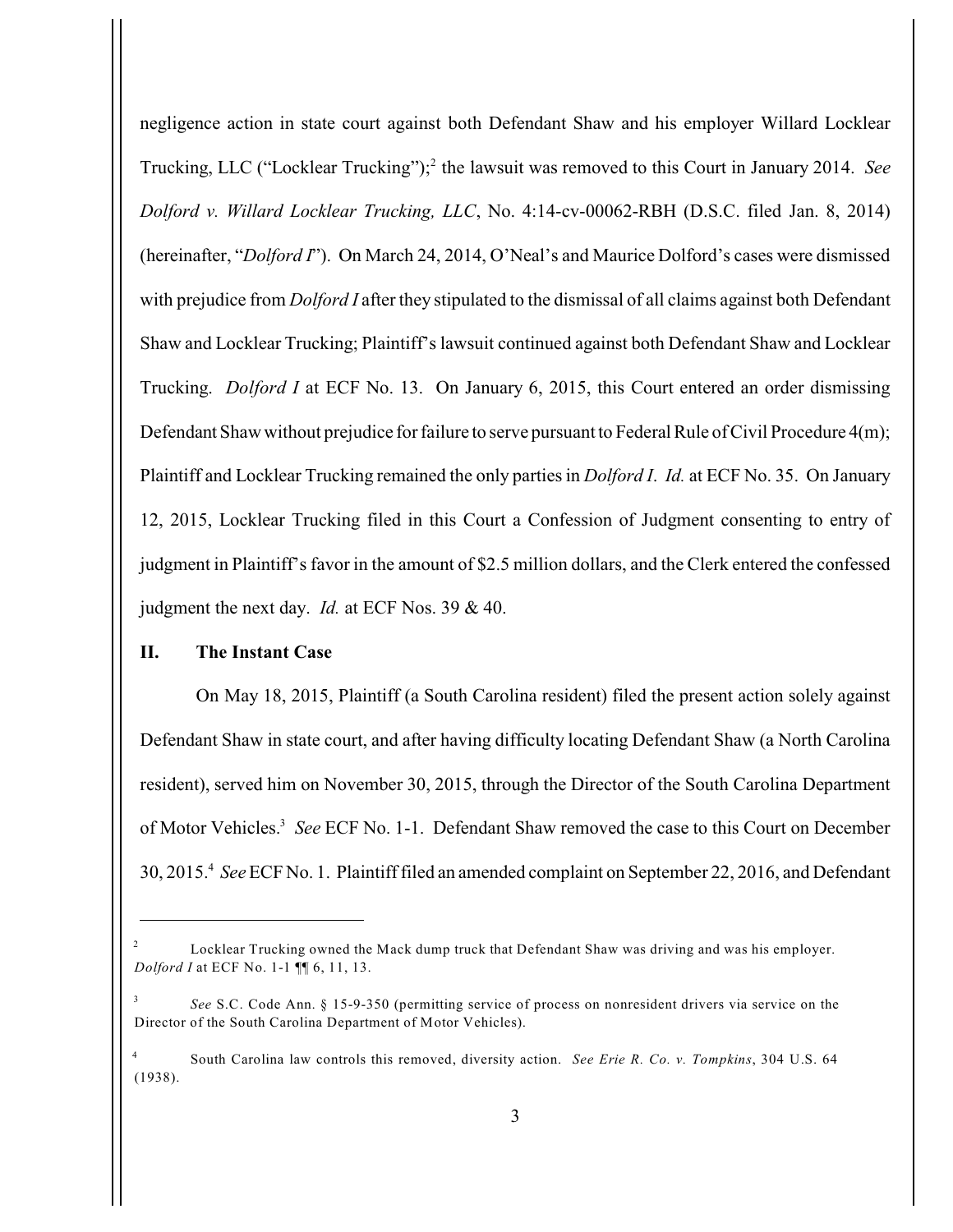Shaw filed an answer admitting liability on October 6, 2016. *See* ECF Nos. 23 & 24. On November 17, 2016, Defendant Shaw filed a motion for summary judgment. *See* ECF Nos. 24 & 29. Plaintiff filed a response in opposition to the motion for summary judgment, and Defendant Shaw filed a reply to Plaintiff's response. *See* ECF Nos. 30 & 31.

#### **Discussion**

Defendant Shaw moves for summary judgment on two grounds, arguing (1) Plaintiff's claims are barred by the doctrine of laches and (2) Plaintiff received consideration for the entire judgment against Locklear Trucking by virtue of the Confession of Judgment. *See* ECF No. 29-1 at 4-8.

**I. Laches**

Defendant Shaw asserts the doctrine of laches bars Plaintiff's claims. *Id.* at 4-5. Plaintiff contends laches is inapplicable because Defendant Shaw was served within the statute of limitations. ECF No. 30 at 3-4.

Laches is an equitable doctrine defined as "neglect for an unreasonable and unexplained length of time, under circumstances affording opportunity for diligence, to do what in law should have been done." *Robinson v. Estate of Harris*, 388 S.C. 645, 656, 698 S.E.2d 229, 236 (2010). "If the defense of laches is applicable, whether a claim is barred is to be determined in light of the facts of each case, taking into consideration whether the delay has worked injury, prejudice, or disadvantage to the other party; delay alone in assertion of a right does not constitute laches." *Treadaway v. Smith*, 325 S.C. 367, 378, 479 S.E.2d 849, 856 (Ct. App. 1996). "**However, the statute of limitations, rather than laches, is applicable to a legal as opposed to an equitable claim. Therefore,** *laches does not operate to bar a legal claim when the applicable statute of limitations has not run***.**" *Id.* (internal citation omitted) (emphasis added). In South Carolina, the statute of limitations for a personal injury action is three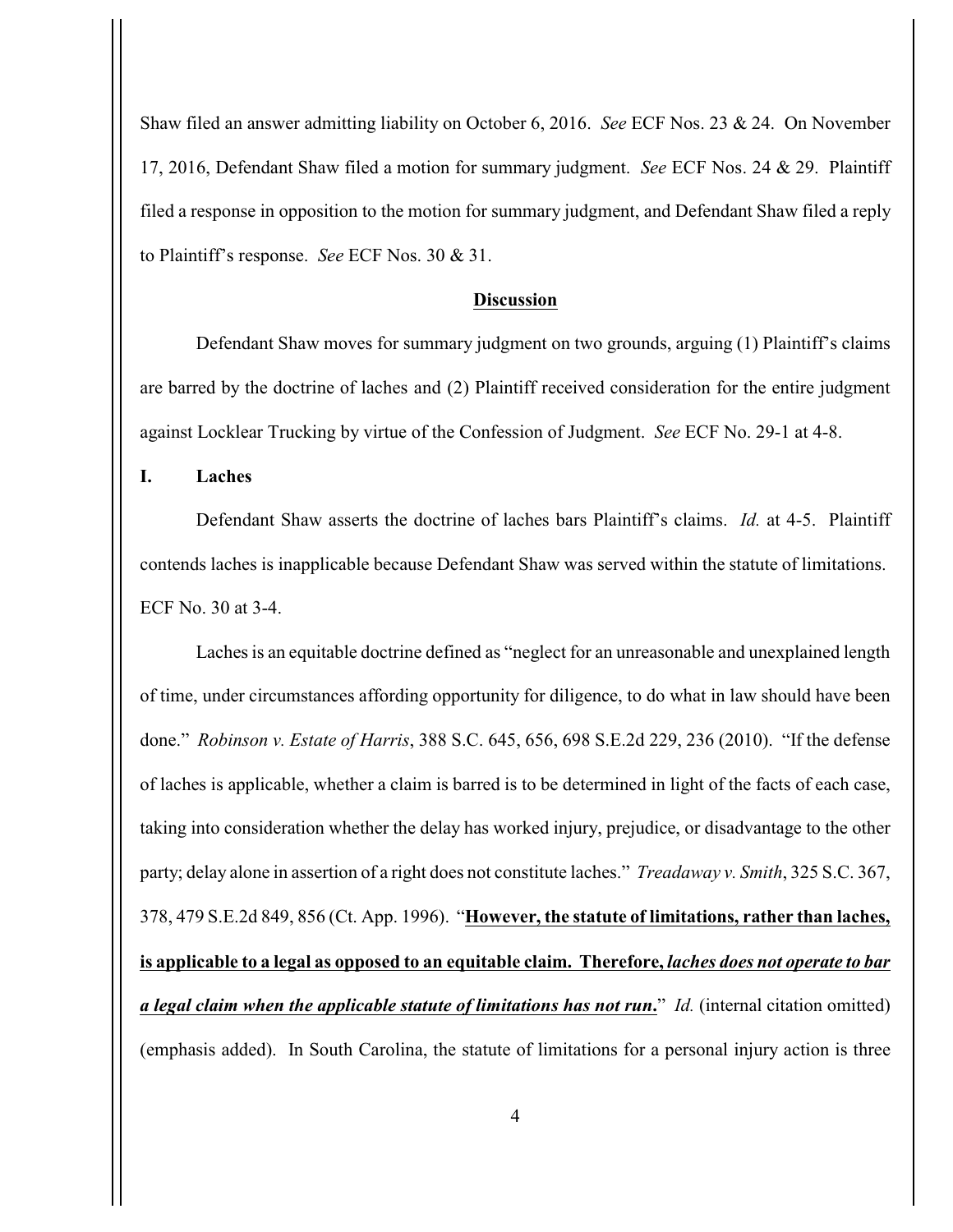years. *See* S.C. Code Ann. § 15-3-530(5).

Plaintiff commenced this negligence action within the three-year statute of limitations: the accident causing his injuries occurred on January 31, 2013; he filed the lawsuit on May 18, 2015; and he served Defendant Shaw on November 30, 2015. Because Plaintiff has asserted legal—not equitable—claims for negligence, *see* Am. Compl. at pp. 2-5, laches does not bar those legal claims because Plaintiff brought this action within the limitations period. *See Treadaway*, 325 S.C. at 378, 479 S.E.2d at 856; *see, e.g.*, *Sadler v. Nicholson*, 26 S.E. 893, 894 (S.C. 1897) ("This was an action at law, brought within the period of the statutory limitation, and the equitable defense of laches was not available."). Accordingly, the Court finds laches is inapplicable and summary judgment is not appropriate on that basis.

## **II. Satisfaction**

Defendant Shaw argues Plaintiff's claims against him are barred because Plaintiff received consideration for the entire judgment against Locklear Trucking, Defendant Shaw's employer. ECF No. 29-1 at 5-8; ECF No. 31 at 3-6. Defendant Shaw notes Plaintiff accepted the Confession of Judgment from Locklear Trucking in *Dolford I*, by which Locklear Trucking assigned to Plaintiff its right to pursue a bad faith action against its insurer National Casualty Insurance Company. ECF No. 29-1 at 7. Defendant Shaw claims Plaintiff's acceptance of Locklear Trucking's right to pursue a bad faith action against National Casualty constitutes a full and complete satisfaction for his damages stemming from the accident. *Id.*

Initially, the Court notes the parties' briefing of the controlling law is limited, thereby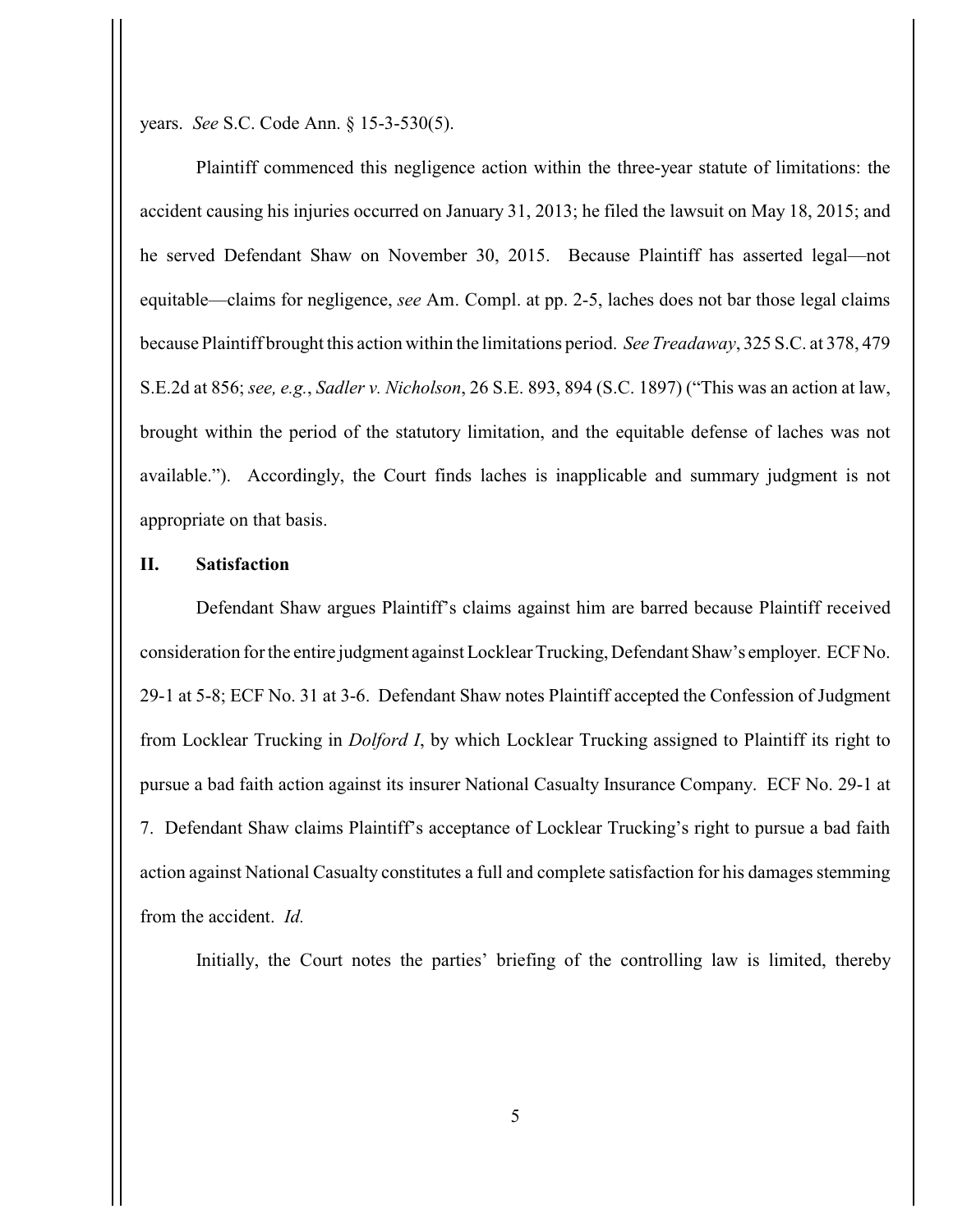necessitating the Court's own research of the issue. The cases—many from foreign jurisdictions<sup>5</sup>—and secondary authority that Defendant Shaw cites are not dispositive of the issues before the Court, and at the same time Plaintiff provides little authority other than arguing against authorities cited by Defendant Shaw. The Court discusses the substantive, binding *South Carolina law* below.

In *Bartholomew v. McCartha*, the South Carolina Supreme Court "adopt[ed] the view that the release of one tort-feasor does not release others who wrongfully contributed to plaintiff's injuries unless  $[(1)]$  this was the intention of the parties, or unless  $[(2)]$  plaintiff has, in fact, received full compensation amounting to a satisfaction."  $255$  S.C. 489, 492, 179 S.E.2d 912, 914 (1971). This rule applies regardless of "whether the instrument involved" is a release, covenant not to sue, or covenant to execute.<sup>7</sup> Id. South Carolina courts have consistently followed the two-prong test set forth in *Bartholomew* by scrutinizing the language in the settlement instruments involved. *See, e.g.*, *Scott by McClure v. Fruehauf Corp.*, 302 S.C. 364, 368, 396 S.E.2d 354, 356 (1990); *Ecclesiastes Prod. Ministries v. Outparcel Assocs., LLC*, 374 S.C. 483, 492-504, 649 S.E.2d 494, 498-505 (Ct. App. 2007);

For example, Defendant Shaw heavily relies on a 1975 case from the Florida Second District Court of Appeal; and he also cites a 1966 decision of the Texas Thirteenth Court of Appeals, a federal district court order from the District of Arizona, and a decision of the Supreme Court of Wyoming. *See* ECF Nos. 29-1 & 31 (citing *Hinton v. Iowa Nat. Mut. Ins. Co.*, 317 So. 2d 832 (Fla. Dist. Ct. App. 1975); *Manjarres ex rel. Manjarres v. Cont'l Tire N. Am., Inc.*, No. CV 06-1037-PHX-MHM, 2007 WL 779725 (D. Ariz. Mar. 12, 2007); *Marange v. Marshall*, 402 S.W.2d 236 (Tex. Civ. App. 1966); *Day v. Davidson*, 951 P.2d 378 (Wyo. 1997)). Because this Court is sitting in diversity, it obviously must apply South Carolina law to this case.

<sup>&</sup>quot;A 'satisfaction' is generally defined as '[t]he discharge of an obligation by paying a party what is due to <sup>6</sup> him' or '[t]he performance of a substituted obligation in return for the discharge of the original obligation.'" *Bowers*, 360 S.C. at 155, 600 S.E.2d at 546 (quoting *Black's Law Dictionary* 1342 (6th ed. 1990)).

As explained below, the Confession of Judgment is contingent upon an attached covenant not to execute. <sup>7</sup> *See Dolford I* at ECF No. 39-1. "Under South Carolina law, a covenant not to execute is one type of settlement agreement. It is a promise not to enforce a right of action or execute a judgment when one had such a right at the time of entering into agreement. It is normally executed when a settlement occurs after the filing of a lawsuit. While a covenant not to execute is not a release, it is nonetheless a settlement between the parties to the agreement." *Wade v. Berkeley Cty.*, 348 S.C. 224, 228, 559 S.E.2d 586, 587 (2002) (internal citations, quotation marks, and emphasis omitted).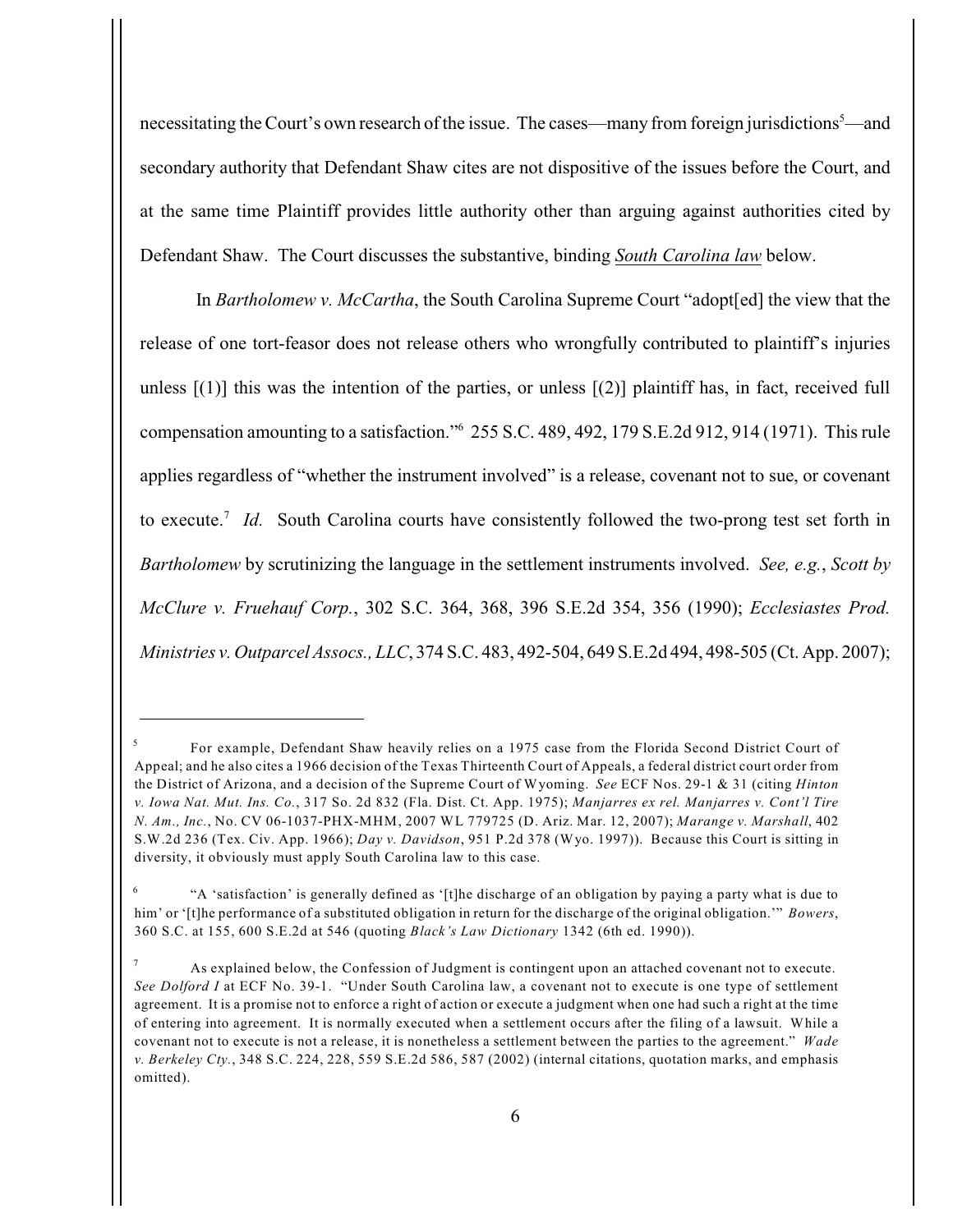*Bowers v. Dep't of Transp.*, 360 S.C. 149, 153-56, 600 S.E.2d 543, 545-46 (Ct. App. 2004); *Loyd's Inc. by Richardson Const. Co. of Columbia, S.C. v. Good*, 306 S.C. 450, 454-55, 412 S.E.2d 441, 443-45 (Ct. App. 1991); *Vaughn v. City of Anderson*, 300 S.C. 55, 57, 386 S.E.2d 297, 299 (Ct. App. 1989). Two cases in particular—*Bowers* and *Loyd's*—discuss the South Carolina Uniform Contribution Among Tortfeasors Act, which codifies and "mirrors the rule in *Bartholomew*." *Bowers*, 360 S.C. at 155, 600 S.E.2d 543, 546. Section 15-38-50 of the Act provides as follows:

> **When** a release or **a covenant** not to sue or **not to enforce judgment is given in good faith to one of two or more persons liable in tort for the same injury** or the same wrongful death:

- (1) **it does not discharge any of the other tortfeasors from liability for the injury or wrongful death unless its terms so provide**, but it reduces the claim against the others to the extent of any amount stipulated by the release or the covenant, or in the amount of the consideration paid for it, whichever is the greater; and
- (2) it discharges the tortfeasor to whom it is given from all liability for contribution to any other tortfeasor.

S.C. Code Ann. § 15-38-50 (2005) (bold emphases added).

Here, the Court finds neither prong of *Bartholomew—*as codified in section 15-38-50—is

fulfilled.<sup>8</sup> First, there is no evidence that the covenant of Locklear Trucking intended to release

Defendant Shaw argues that because Plaintiff accepted a Confession of Judgment against Shaw's employer <sup>8</sup> (Locklear Trucking) in *Dolford I*, such acceptance precludes Plaintiff from bringing a subsequent action against Shaw—the employee—by virtue of the principle of vicarious liability/respondeat superior. *See* ECF No. 29-1 at 6-7; ECF No. 31 at 4-6. In support of this argument, Defendant cites the Restatement (Second) of Judgments §§ 50 and 51, *Hinton v. Iowa National Mutual Insurance Co.*, 317 So. 2d 832 (Fla. Dist. Ct. App. 1975), and several other non-South Carolina authorities. The Court notes there is no conclusive post-*Bartholomew* South Carolina case law standing for the proposition that settlement with a principal automatically constitutes settlement with the agent. The only case that comes close is *Andrade v. Johnson*, in which the South Carolina Court of Appeals dealt with the opposite scenario and found settlement with an agent automatically constituted settlement with the principal, notwithstanding *Bartholomew* and the Uniform Contribution Among Tortfeasors Act. *See* 345 S.C. 216, 221-27, 546 S.E.2d 665, 668-70 (Ct. App. 2001) ("We hold the covenant not to sue issued in favor of Johnson, the agent, released SCE&G, the vicariously liable principal."), *rev'd on other grounds*, 356 S.C. 238, 588 S.E.2d 588 (2003). The Court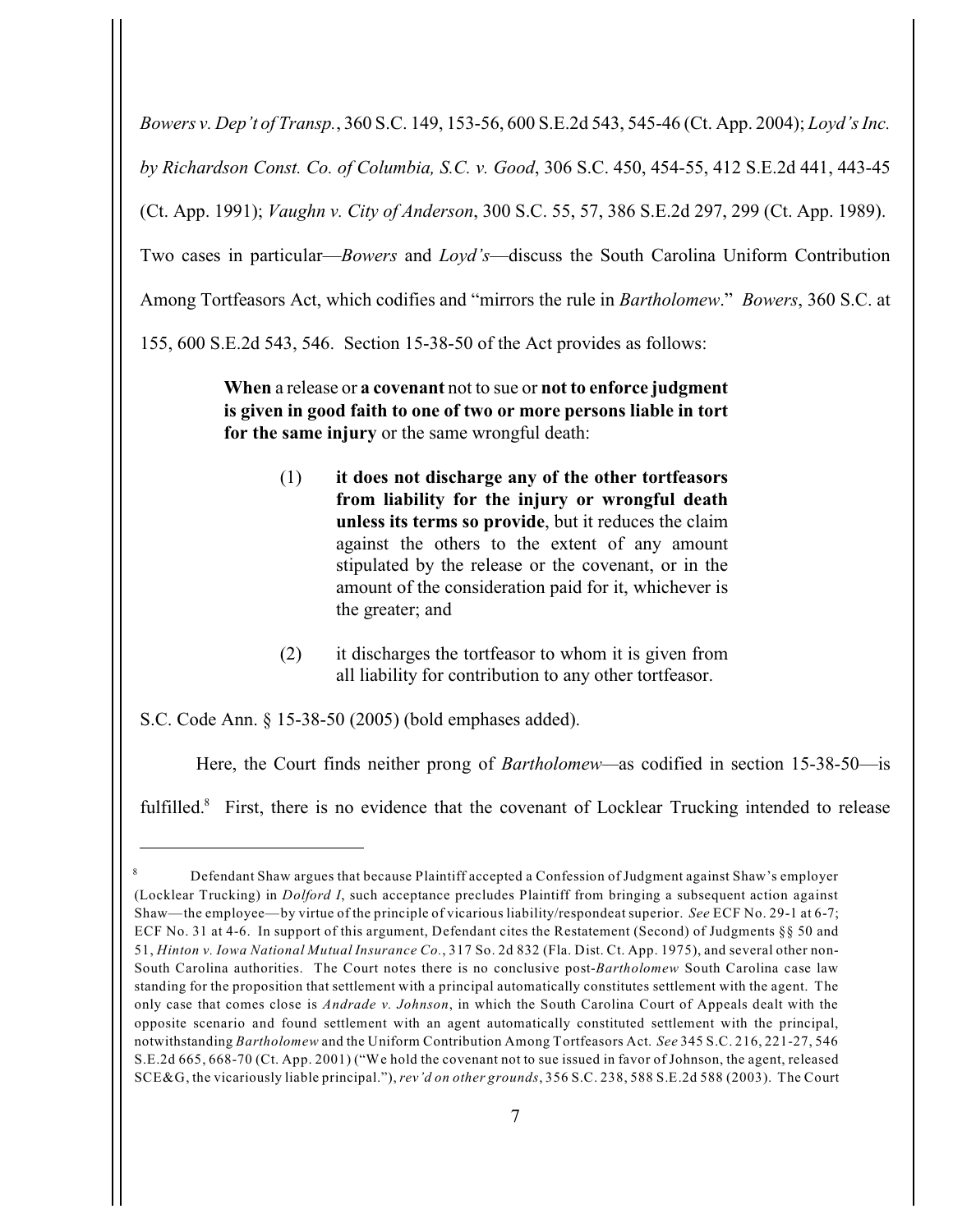Defendant Shaw or "others who wrongfully contributed to [P]laintiff's injuries." *Bartholomew*, 255 S.C. at 492, 179 S.E.2d at 914. The Confession of Judgment states "the Plaintiff, Curtis Dolford, agrees to accept this confession as full and final resolution of all claims, past, present, or future, that Curtis Dolford may have or ever have against Willard Locklear Trucking, LLC." *Dolford I* at ECF No. 39-1. The Confession of Judgment does *not* name Defendant Shaw and does *not* evidence an intent to make a general release of all parties who might be liable. In fact, it states, "*This agreement shall in no way affect Plaintiff's right or ability to seek recovery from any other persons or entities*." *Id.* (emphasis added). Additionally, the Confession of Judgment incorporates an "Assignment, Covenant Not to Execute and Agreement to Cooperate in Litigation" that references *only* Locklear Trucking as the "Judgment Debtor." *Dolford I* at ECF No. 39-1 ¶ 1. Finally, the "Assignment, Covenant Not to Execute and Agreement to Cooperate in Litigation" releases Willard and Betty Locklear individually ("so long as they reasonably cooperate in the prosecution of the bad faith action"), but it does not specifically release anyone else. *See id.* ¶ 23.

Second, there is no evidence of "full compensation amounting to a satisfaction." *Bartholomew*, 255 S.C. at 492, 179 S.E.2d at 914. The Confession of Judgment states it "is contingent upon the parties' proper execution of the attached 'Assignment, Covenant Not to Execute and Agreement to Cooperate in Litigation.'" *Dolford I* at ECF No. 39-1. The attached Covenant Not to Execute specifies "that once the bad faith lawsuit is resolved, dismissed or a final judgment is entered, this covenant not

is not inclined to extend *Andrade* to the facts of the instant case, which deal with a settlement with the principal rather than the individual agent. The Court also notes the complaint in *Dolford I* alleged both respondent superior/vicarious liability against the master/employer Locklear Trucking *and* independent acts of negligence of the master such as negligent entrustment and negligent hiring, training, and supervision. *See, e.g.*, *Dolford I* at ECF No. 1-1 ¶¶ 11-15. In the instant case, Plaintiff's amended complaint contains no references to Locklear Trucking or respondeat superior. *See* ECF No. 23.